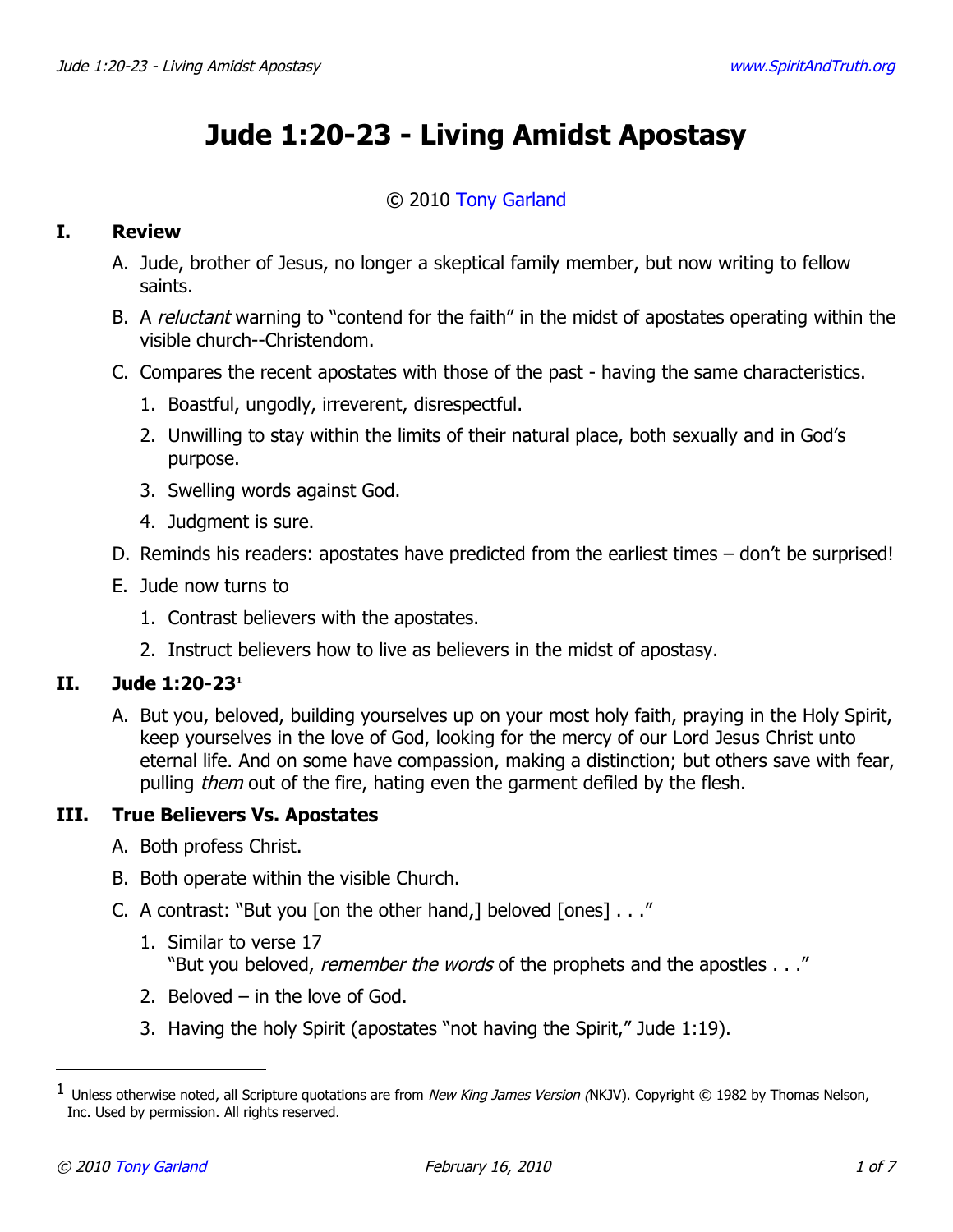- 4. Recipients of *mercy* instead of *judgment*.
- 5. Recipients of *eternal life* instead of "twice dead, pulled up by the roots" (Jude. 1:12).

# **IV. Maintaining Our Life With God**

- A. Life beyond spiritual birth is not passive!
	- 1. The greased pole analogy.
	- 2. Building yourselves up . . . while praying . . . keep yourselves
		- a) Building yourselves up [epoikodomountes] Present tense participle – while continually building.
		- b) While praying [*proseuchomenoi*] Present tense participle – while continually praying.
		- c) Keep yourselves! An imperative command.
- B. In a similar way that a newborn does not remain a newborn, believers are to grow, to increase in the faith.
- C. Mysterious work of God involving our participation in obedience.
	- 1. Disobedience will stunt our growth.
	- 2. Leave us susceptible, open to influence by the apostates.

### **V. Building Ourselves Up**

A. In or on our most holy faith

- 1. On standing upon the saving faith we previously exhibited when saved.
- 2. In our faith is not static, it is either growing or waning. It is either being fed or atrophying.
- 3. Our own attitudes and actions play a part in the work of the Spirit in our lives.
- 4. epoikodomeō
	- a) Related to *oikodome* $\bar{o}$  = to build or erect, "edification"
		- (1) From  $epi$  (upon),  $oikos$  (house), and  $d\bar{o}ma\bar{o}$  (to build)
	- b) Adding to the foundation of a building
		- (1) As you therefore have received Christ Jesus the Lord, so walk in Him, rooted and built up in Him and established in the faith, as you have been taught, abounding in it with thanksgiving. (Col 2:6–7)
			- (a) Notice how Paul connects this "building up" upon the foundation with becoming "established in the faith."
			- (b) The idea is to "build upon" or "make more able," to strengthen that which has already been established.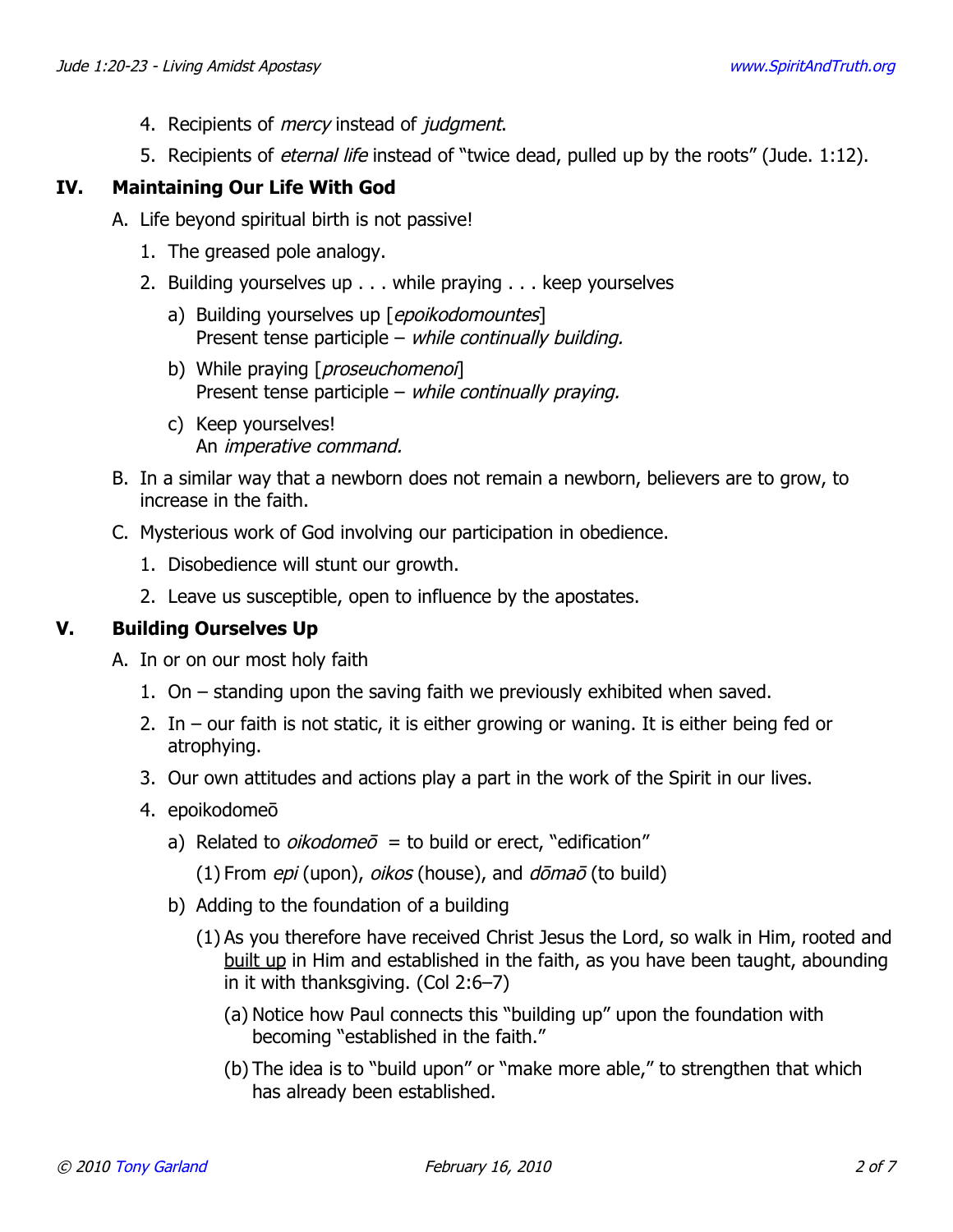- (2) For we are God's fellow workers; you are God's field, *you are* God's building. According to the grace of God which was given to me, as a wise master builder I have laid the foundation, and another builds on it. But let each one take heed how he builds on it. For no other foundation can anyone lay than that which is laid, which is Jesus Christ. Now if anyone builds on this foundation with gold, silver, precious stones, wood, hay, straw, each one's work will become clear; for the Day will declare it, because it will be revealed by fire; and the fire will test each one's work, of what sort it is. If anyone's work which he has built on it endures, he will receive a reward. If anyone's work is burned, he will suffer loss; but he himself will be saved, yet so as through fire. (1 Co 3:9–15)
- (3) . . . as living stones, are being built up a spiritual house, a holy priesthood, to offer up spiritual sacrifices acceptable to God through Jesus Christ. (1 Pe 2:5)
- 5. Flabby "Christians" endorse worldly perspectives and soak in the culture of the age.
	- a) Find the Scriptures increasingly puzzling, express views and live in ways which are increasingly out-of-step with the perspective of God.
	- b) Unwittingly allies with the god of the age and his apostates in opposition to those who are actively being built up by God's Spirit.
	- c) How unexpected and disconcerting to be upholding righteousness only to be opposed by professing Christians in the public forum!
- B. Praying
	- 1. The *means* by which we are built up.
		- a) A critical, ongoing activity.
		- b) It is the "spiritual air we breath."
	- 2. In the Spirit
		- a) In within the *sphere* of, by the *means* of, under the *control* of.
		- b) Contrasted with the motivation of the apostates
			- (1) Walked according to their own lusts (Jude 1:16,18).
			- (2) Sensual (soul-ish), not having the Spirit (Jude 1:19).
			- (3) Controlled and influenced by soul-ish desires and lusts.
		- c) Prayer which is motivated, guided, or led by the Spirit.
			- (1) The Shekinah above the Tabernacle

Whenever the cloud was taken up from above the tabernacle, after that the children of Israel would journey; and in the place where the cloud settled, there the children of Israel would pitch their tents. At the command of the LORD the children of Israel would journey, and at the command of the LORD they would camp; as long as the cloud stayed above the tabernacle they remained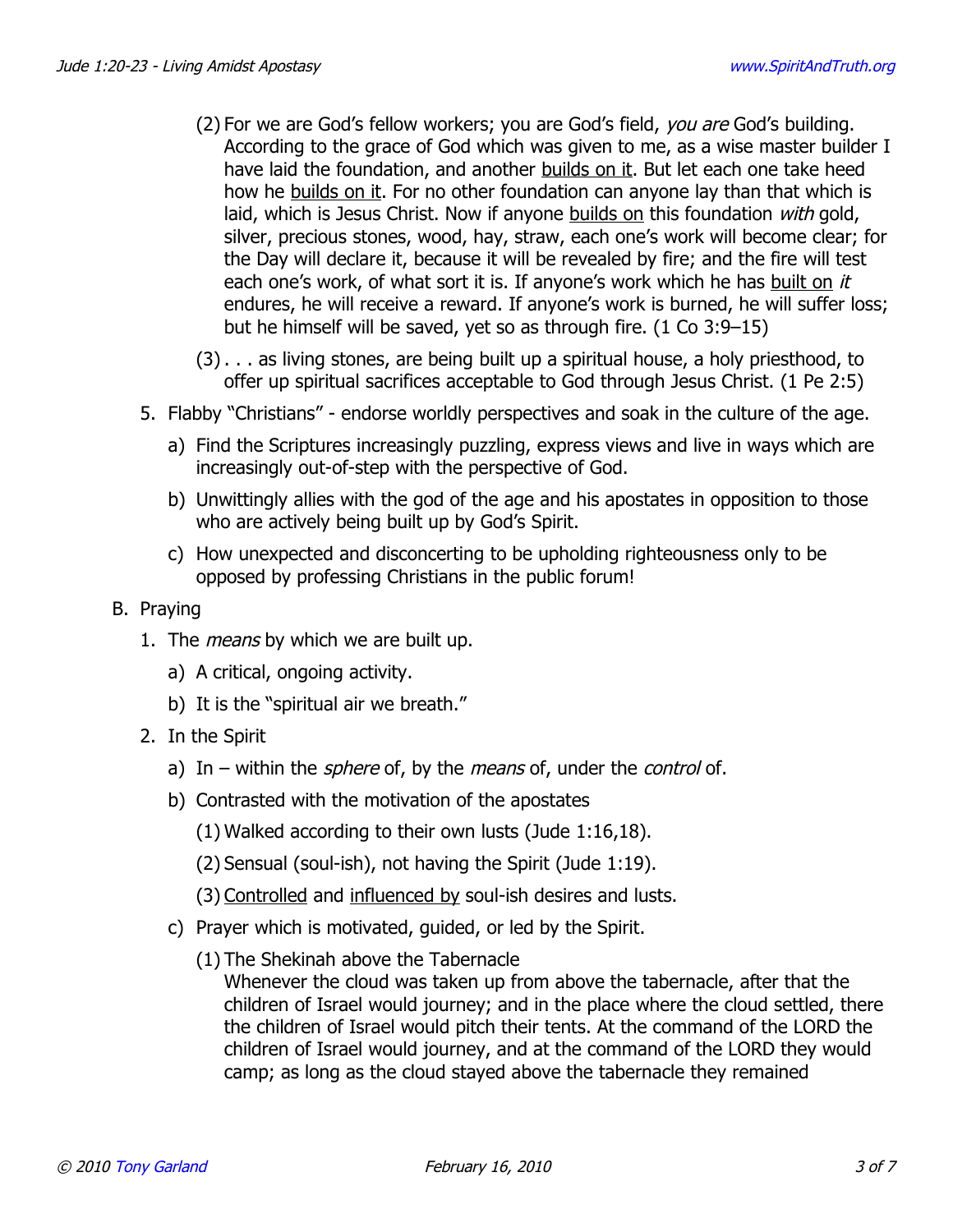encamped. Even when the cloud continued long, many days above the tabernacle, the children of Israel kept the charge of the LORD and did not journey. So it was, when the cloud was above the tabernacle a few days: according to the command of the LORD they would remain encamped, and according to the command of the LORD they would journey. (Nu 9:17-20)

- (2) Simeon "came by the Spirit" when Jesus was brought to the temple by His parents (Luke 2:27).
- (3) Jesus was "led by the Spirit" into the wilderness to be tempted by the Devil (Mtt. 4:1).
- (4) It was the Spirit Who told Philip to "go near and overtake [the] chariot" of the Ethiopian eunuch leading to the eunuch's salvation (Acts 8:29).
- (5) It was the Spirit Who told Peter to accompany the three men from the house of Cornelius and to present the gospel to the Gentiles leading to their salvation (Acts 10:19-20; 11:12).
- (6) It was the Spirit Who prevented Paul and his companions from preaching the gospel in Asia (Acts. 16:6).
- (7) Spiritual works cannot be done in the flesh! The must be empowered and guided by the One Whom does the work through us!
- d) Our desire is to have the mind of the Spirit.
	- (1) Not to respond to situations through purely naturalistic analysis and thinking.
	- (2) This is not to say what we forgo the application of wisdom and godly principles, but that we recognize that God's ways are higher than ours and there will be times where we don't understand that which God's Spirit has laid on our hearts.
- e) Mystery involved.
	- (1) Jesus described the mystery of how believers are moved in response to that which the unsaved world can neither receive or perceive.
		- (a) The wind blows where it wishes, and you hear the sound of it, but cannot tell where it comes from and where it goes. So is everyone who is born of the Spirit. (Joh 3:8)
	- (2) Paul mentions this same aspect of mystery when referring to his use of tongues in instructions given to the early church at Corinth.
		- (a) For he who speaks in a tongue does not speak to men but to God, for no one understands  $\lceil him \rceil$ ; however, in the spirit he speaks mysteries. (1Co 14:2)
		- (b) For if I pray in a tongue, my spirit prays, but my understanding is unfruitful. What is [the conclusion] then? I will pray with the spirit, and I will also pray with the understanding. I will sing with the spirit, and I will also sing with the understanding. (1Co 14:14-15)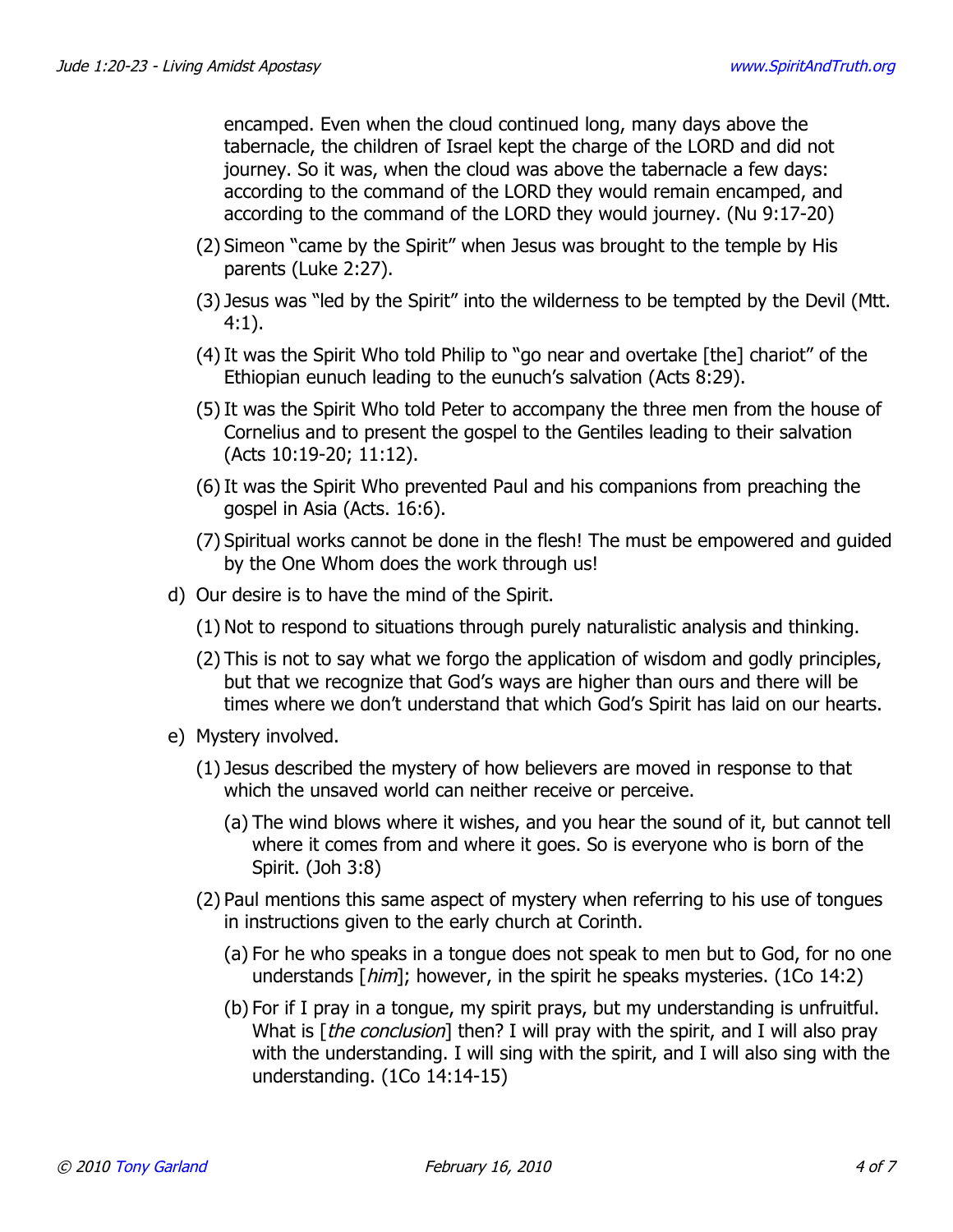- (3) A large topic, but I mainly want you to see that the guidance and leading of God by His Spirit is not always in accordance with our limited rational understanding.
	- (a) Yet we also know that the Spirit of God will never lead in a way which contradicts His own Word. This is why it is critical for believers to be mature in wisdom and steeped in the Scriptures!
- f) Parable of the 10 virgins.
	- (1) The oil represents the Holy Spirit
	- (2) "And at midnight a cry was *heard:* 'Behold, the bridegroom is coming; go out to meet him!' Then all those virgins arose and trimmed their lamps. And the foolish said to the wise, 'Give us *some* of your oil, for our lamps are going out."" (Mt 25:6–8)
	- (3) The five *foolish virgins* had run out of oil!
- g) As Christians, we are to live and pray "under the influence" of the Spirit.
	- $(1)$  And do not be *drunk with wine*, in which is dissipation; but be *filled with the* Spirit, speaking to one another in psalms and hymns and spiritual songs, singing and making melody in your heart to the Lord, (Eph 5:18-19)
	- (2) Paul contrasts the destructive influence of wine which causes people to be irrational, with the constructive, edifying influence of the Holy Spirit.

## **VI. Keeping Ourselves In The Love Of God**

- A. An imperative command this is not optional!
- B. "looking for the mercy of our Lord Jesus Christ unto eternal life" (Jude 1:21).
- C. Present tense participle we are to be "ones continually expecting mercy"
- D. An "ongoing anticipation" of the mercy to be revealed at His Coming toward those who are His.
- E. Here again, we see the keeping power of a proper understanding and place for Bible prophecy in our thinking and scriptural diet.
	- 1. The primary purpose of prophesy within Scripture is to *motivate godly living today*.
	- 2. In view of what is to come, we are motivated in the present.

### **VII. Not Kept For Ourselves Only**

- A. Our response to others who have been affected by the influence of the apostates.
- B. Textual variation in Greek manuscripts at this verse.
- C. Majority and received text (KJV, NKJV) indicates two categories which we are to distinguish between.
	- 1. First category:

Those upon whom we are to have mercy and which are more likely to respond.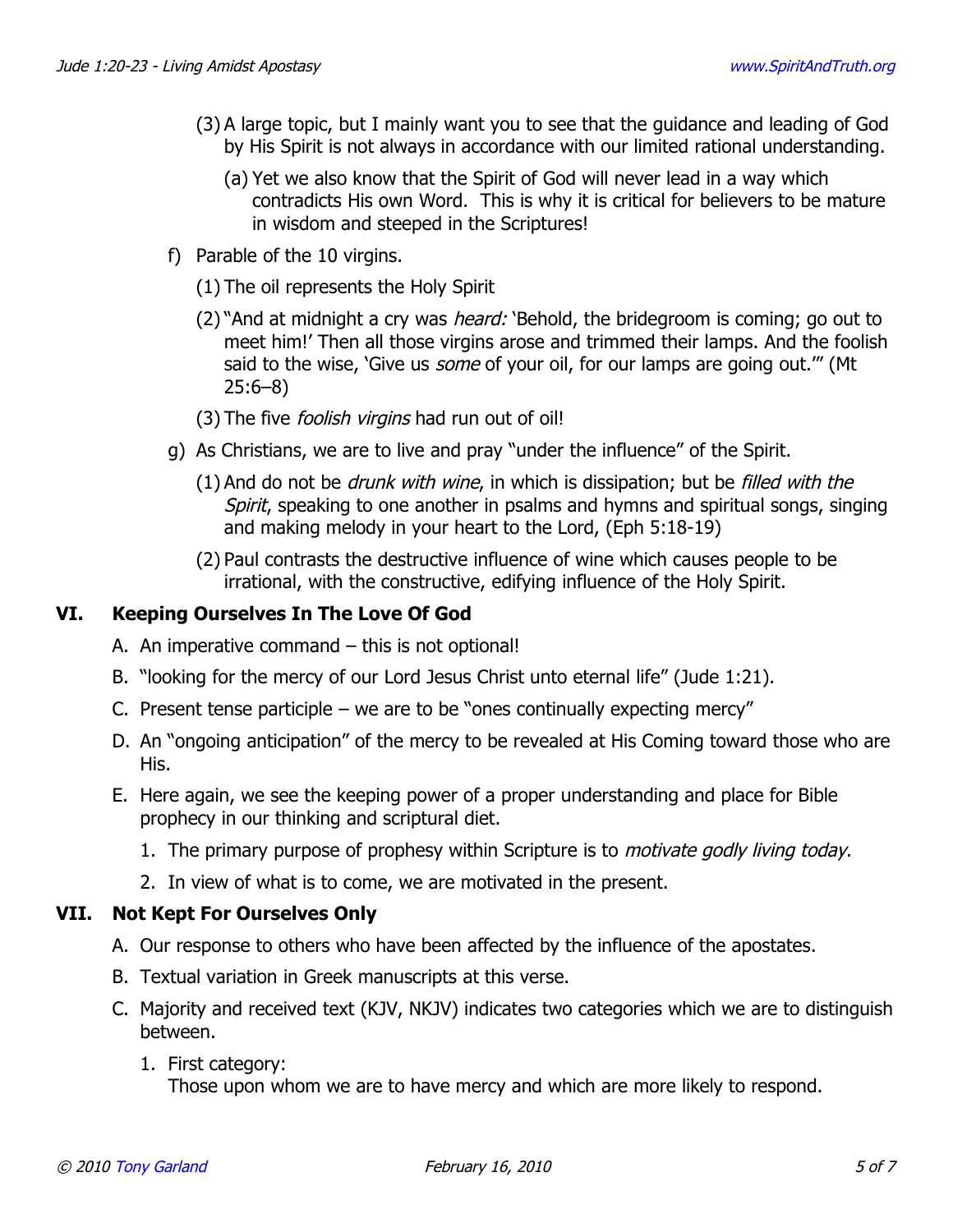### 2. Second category:

Wicked, ungodly, perverse whose fleshly practices are so defiling that we are fearful even of going near enough to them to touch their garments. These may be "snatched" or "stolen" from hell in fear.

- D. Critical text appears to have three categories in view.
	- 1. First category:

Doubting or hesitating ones – have mercy or compassion upon. These are ones who are struggling with their faith but not heading for the fire.

2. Second category:

Saving others by snatching them from the fire. These might otherwise wind up in the fire, but are 'snatched' or 'stolen' away from the destination they might otherwise have.

3. Third category:

Wicked, ungodly, perverse whose fleshly practices are so defiling that we are fearful even of going near enough to them to touch their garments.

- a) These are the ones who Jude said were "stains/spots in your love feasts" (Jude 1:12).
- b) They are actively promoting false teaching. We are to "cautiously show mercy" to these—but caution is emphasized!
- E. We are *commanded* (imperative tense) to "have mercy . . . save . . . have mercy in fear."
- F. Illustration of Captain Irving Johnston film.
	- 1. "Around Cape Horn" filmed in 1929 aboard the windjammer "Peking" sailing from Germany.
	- 2. Weather so horrendous, they put up nets along each side of the ship to 'strain out' sailors as waves swept the deck.
	- 3. A sailor was washed overboard.
	- 4. The captain, who was at the stern of the ship, saw a sailor washed overboard, grabbed a line and jumped into the fierce seas, grabbed the crew member by the hair and they were both pulled back aboard.
	- 5. The captain's ability to rescue the man who would have otherwise been lost depended entirely on the strength of his own tether back to the mother ship.
- G. Saving with fear
	- 1. As Christians, there will be times when, out of mercy and compassion, we too may "dive overboard" into fearful waters to rescue a lost one.
	- 2. No ordinary seamen could have done what the captain of the Peking pulled off. He was an experienced man, extremely fit and knowledgeable in the ways of the sea.